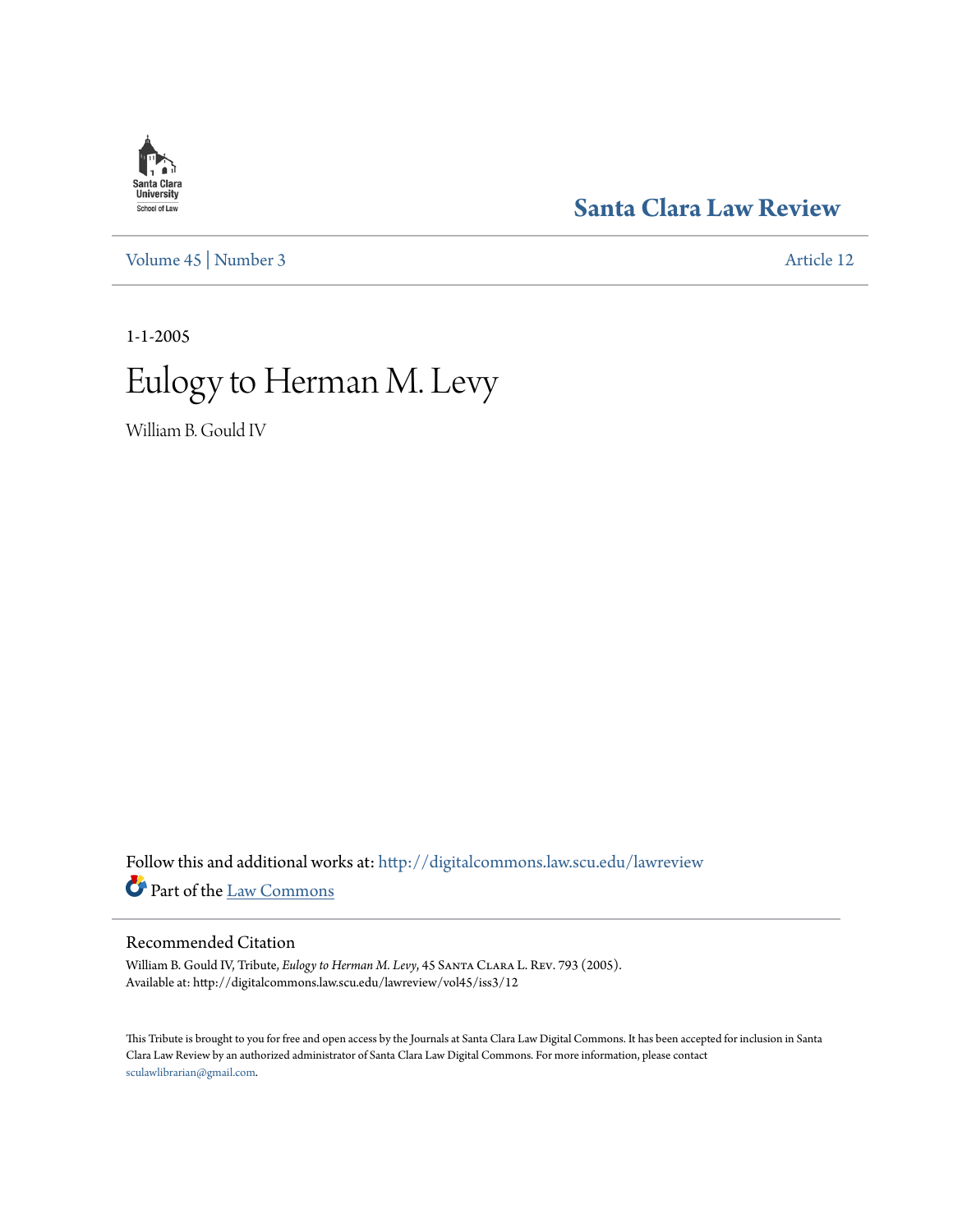### EULOGY TO HERMAN M. LEVY

#### Remarks of William B. Gould IV\*

Based on remarks delivered at Herman Levy's memorial service on April **15,** 2004 at the Mission Church, Santa Clara University, Santa Clara, California.

Mr. Chips-this is what I called my friend Herman Levy so frequently over the years. Mr. Chips, because major aspects of Herman's character were so similar to the late 19th-early 20th century subject of "Good-bye, Mr. Chips." Like Mr. Chips, Herman was fundamentally caring, paternal, avuncular to his students here at Santa Clara Law Schoolcounseling them professionally and personally, "placing a human face on legal education," as one of them said to me, helping them in their search for employment (particularly at the National Labor Relations Board) with considerable success, I might add, and strengthening their link to Santa Clara Law School after graduation as well.

Herman and I first became friends at the National Labor Relations Board ("NLRB") in Washington when we both served there in the early and mid-sixties. His graduate work at Oxford and my year-long stint at the London School of Economics gave us more subjects and people in common than the Board itself. Thus, it was natural that we became fast friends when we arrived almost simultaneously on the West Coast in the early seventies. Over the years, we tried to meet at least once a month, rotating a lunch or dinner at Santa Clara University and Stanford University, respectively.

There are a number of features of Herman's personality that are forever in my memory. The first is his adventurous spirit and intellectual curiosity. Here, I think of his work in

**<sup>\*</sup>** William B. Gould IV is the Charles A. Beardsley Professor of Law, Emeritus at Stanford Law School. Mr. Gould was Chairman of the National Labor Relations Board from **1994-1998.**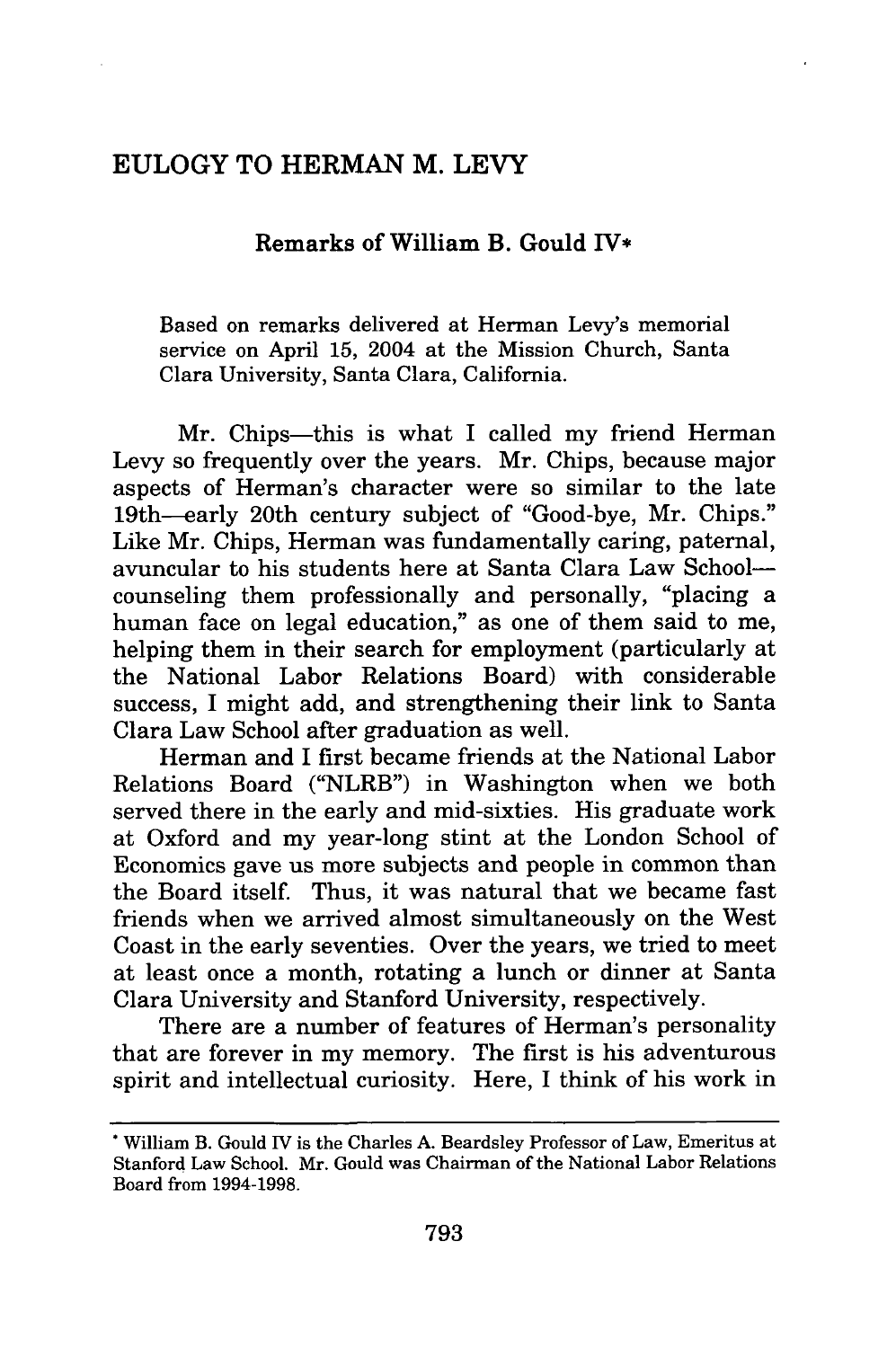creating the Agricultural Labor Relations Act of 1975 in Sacramento, his return to Washington to work in the Department of Labor on employee participation issues, which were just emerging in the eighties, and his organization of a new Sports Law course (he had written one of the early articles on the subject), to which he invited me and many others to participate.

In a sense, this ability to move into relatively unexplored territory manifested itself in other forms. Herman was truly unafraid. This is well demonstrated through his courage in fighting back against two extraordinary physical setbacks that he suffered in the eighties and nineties, adapting himself to a new way of living, which he constantly expanded upon until the very end of his days.

This courage was well reflected in a feistiness and sometimes an obdurate refusal to back down in any struggle that he thought mattered. In the sixties, he faced off with NLRB Chairman Frank McCulloch, who told him to remove his anti-Vietnam War literature from the NLRB bulletin board. Herman refused and prevailed.

The last time that I saw Herman in late February, 2004, we spent much of our time discussing the life of our good friend, the late Bill Stewart, my Chief Counsel at the NLRB in the nineties-Bill had died just four days before that last meeting between Herman and me. Herman told me about how both of them had fought when Bill was president of the NLRB union, Herman insisting upon being a member of the union, notwithstanding his supervisory status. As Herman told it to me, they compromised and he was allowed to sit in on meetings without a vote-leaving the question of how much voice he would have to future struggles between the two of these good friends, Herman and Bill.

And in one of Herman's discussions with me about a recent dispute here at Santa Clara Law School, referring to someone on the other side of the dispute, he said to me, "Bill, he just does not know with whom he has picked a fight! He will learn soon enough!"

But the overriding Herman Levy characteristic was that of a gentle and compassionate person, sympathetic to others and their concerns. You could hear it in his voice when he would recount the activities of someone that he knew-the tone suggested an advocacy of that person's position, that he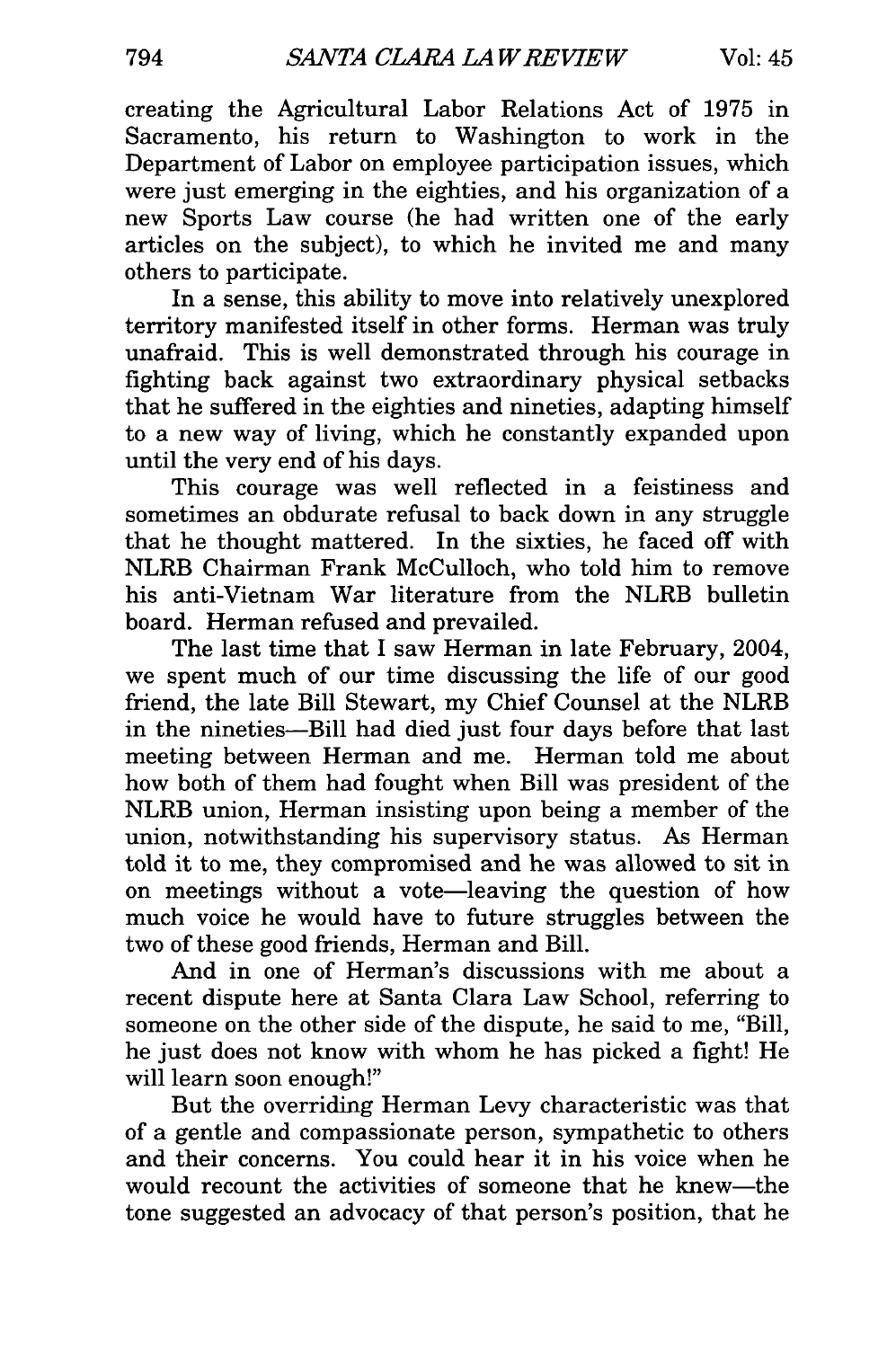was seeking your understanding of the good work of the other person that he described. You could see it in his face when he presided over the annual luncheons, at a local Indian restaurant, that he would organize for Santa Clara labor lawyers.

I shall never forget his kindness and thoughtfulness in inviting me to each one of these events and, of course, I shall never forget his offer to recruit law professors to sign a petition of support for President Clinton's nomination of me as NLRB chairman when Republicans threatened to filibuster my appointment. Completely on his own initiative, Herman went out and got the signatures of 100 labor law professors throughout the country-a development that Senator Edward Kennedy took note of in the subsequent Senate floor debate.

Santa Clara Law School, the Bar, representatives of labor and management who so much appreciated his work as a labor arbitrator will not forget Herman Levy. I know that so many here who loved and valued Herman join me in paying tribute to this gentle man as we say good-bye to our own "Mr. Chips."